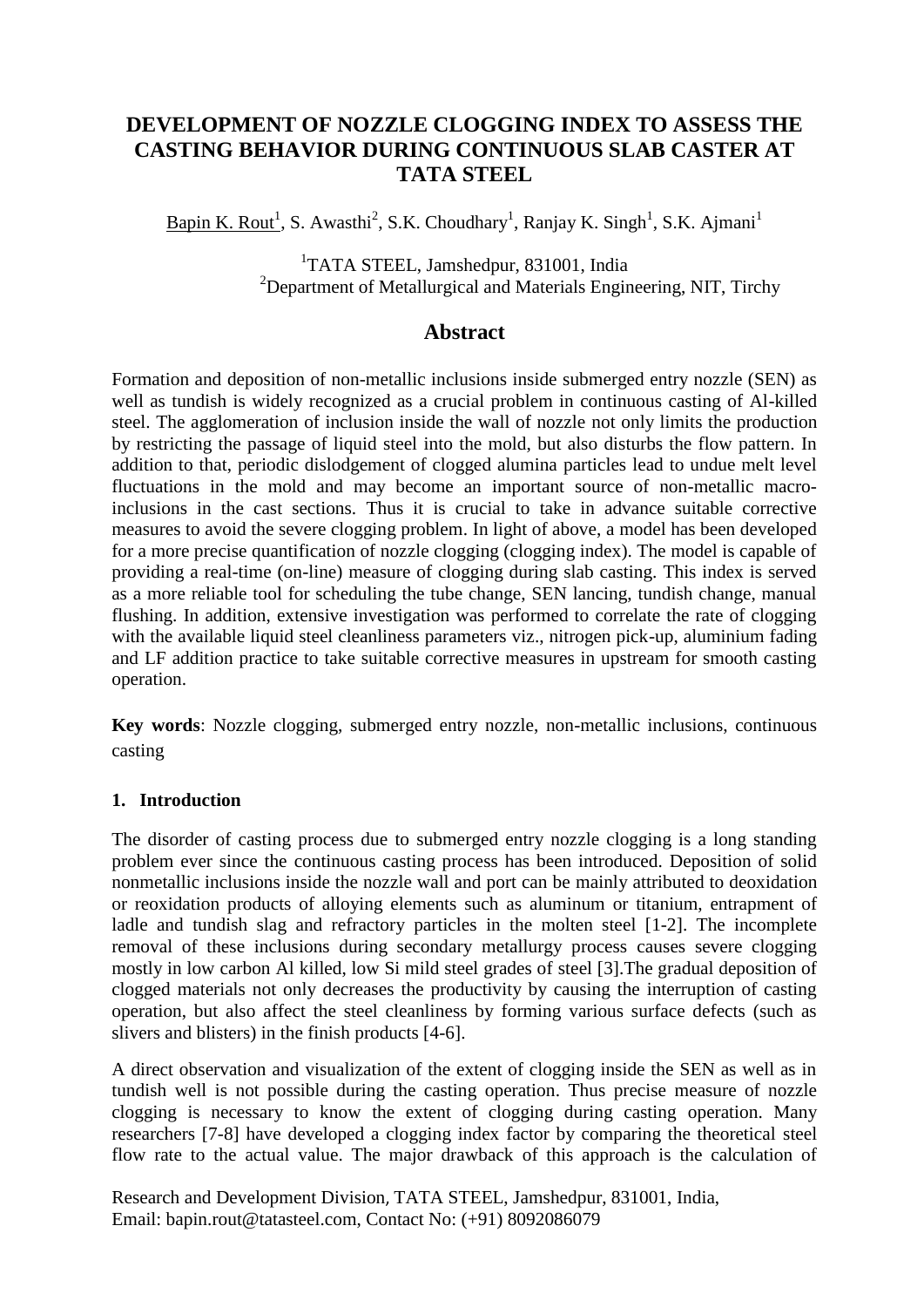theoretical flow rate, which needs initial calibration of stopper position. Monitoring the stopper opening and closing during casting is the common way to predict the amount clogging inside the SEN tube as well as in the tundish well. The estimation of clogging based on stopper position only may give false indication of clogging during low tundish weight and planned increase in casting speed. In light of above difficulties, a most suitable way to calculate the clogging percentage precisely during the casting operation has been developed and installed in the slab casting shop of Tata Steel. The details of the model can be found elsewhere [9]. The model calculates the clogging index value by using the dynamic process variables (stopper rod position, tundish weight, casting speed, mould cross section area) in a real time basis. The calculation of clogging index which is being displayed continuously in the control system of casting shop is shown in Figure. 1.

The frequency of SEN tube change is an indicator of poor cleanliness of the steel [10]. Thus nozzle clogging rate, which is nothing but the rate of deposition taking place during a particular heat, can be used to assess the steel castability during continuous casting of steel. It is reported that there are more than 30 factors influencing the formation and of  $\overline{Al_2O_3}$  and its entrapment in the liquid steel [11]. Thus the influence of individual parameters on the clogging needs to be investigated to minimize the severity of clogging during casting process.

In the present work, the calculated rate of clogging, an indicator of the severity of clogging during a heat has been correlated with the upstream process parameters (ladle furnace and caster) responsible for the formation and deposition of the inclusions. The goals of the present study were as follows:

- 1. To identify the steelmaking and casting variables for the enhancement or decrement of clogging in a particular heat.
- 2. To find out the optimum operating range for those parametersto minimize the clogging rate.
- 3. Change or recommendation of the practices for the removal of inclusions.

The present work has been carried out in slab caster shop of Tata steel. The detail of the slab caster machine is given in Table1.

## **2. Calculation of Clogging Rate**

In the slab caster shop of Tata steel, SEN clogging has been quantified and clogging index has been monitored continuously, which is shown in Figure. 2. It has been observed that in some of the heats the variation of clogging index is minimal. However, sudden rise of clogging has been noticed in some heats which lead to undue melt level fluctuation and argon flushing. Thus, in the present study attempt has been made to correlate clogging rate with the upstream steelmaking process parameters (Ladle furnace and caster) to indentify the reason for increase in the rate of clogging in particular heats.

The slope of the clogging index graph is a direct measure of clogging rate in a particular heat. However the slope changes at time of flushing and thus a new methodology was adapted to calculate the average slope value in a heat. There are two possible cases:

Case I: (Clogging index either increasing or decreasing throughout the heat):

In this case the slope of the linearly fitted line of the clogging index graph gives the clogging rate value (as in region 1 in the Figure 3).

Case II (slope changes during the heat):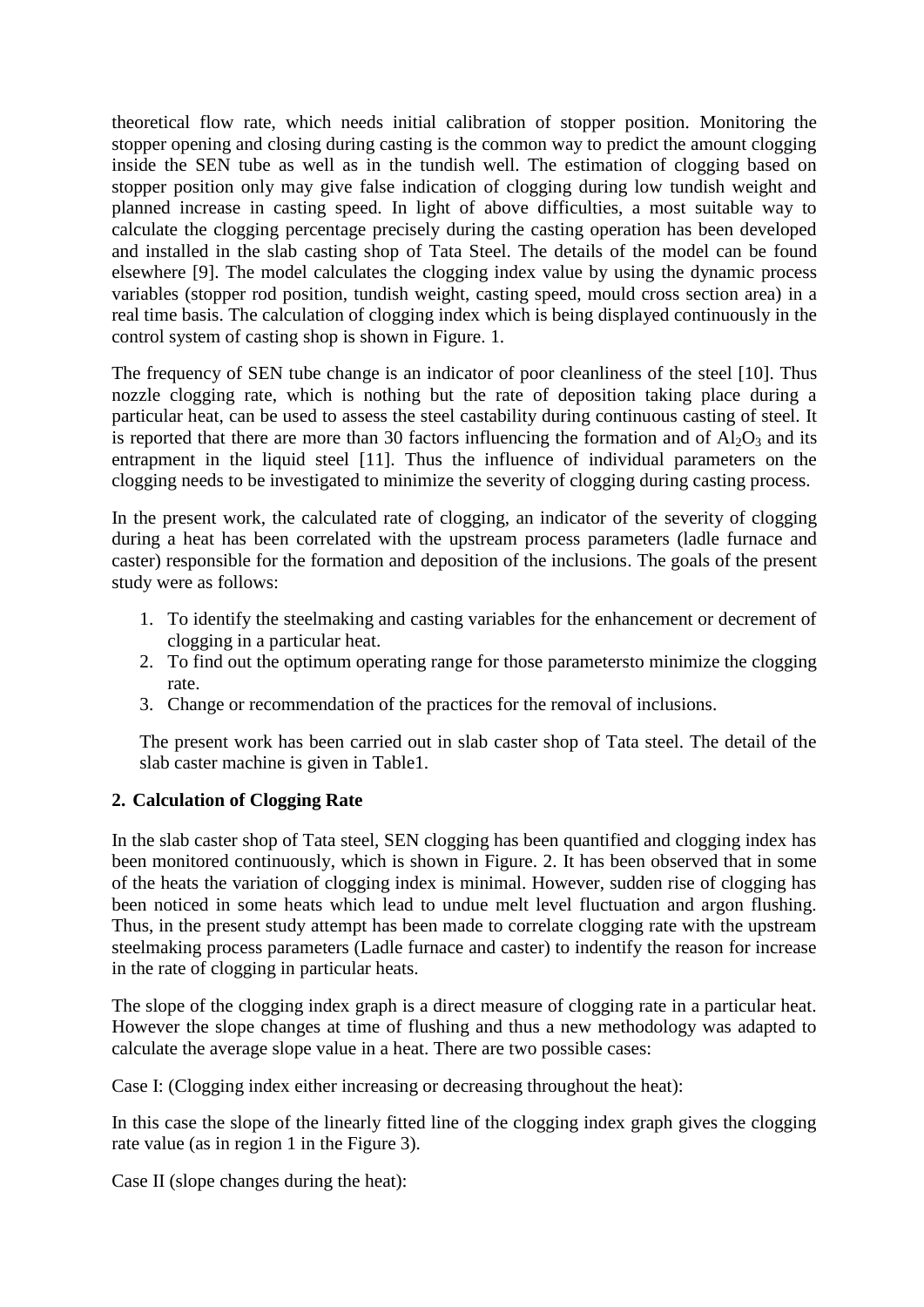If in a particular heat (as shown in region 2 Figure 3) , the clogging index plot shows several slope changes, then the weighted average of all the slopes as given in Eq.(1) is consider as the effective clogging rate.

Clogging rate = 
$$
\sum_{i=1}^{n} x_i m_i
$$
 [1]

Where  $x_i$ = weighted time fraction

 $m_i$ = slope (e.g m<sub>1</sub>= AB/AD as indicated in Figure 3)

*n*= number of slope change during a heat

#### **3. Result and Discussion**

#### **3.1 Effect of steel reoxidation on clogging**

#### **3.1.1 Nitrogen pick up**

Nitrogen pick-up during ladle to tundish transfer operation is an indication of areal oxidation and is a potential source for the formation of alumina inclusions. Thus  $N_2$  pick up can be served as a crude measure of steel cleanliness and problems of SEN clogging [10]. The calculation by Racker [12] showed that even 5ppm of  $N_2$  is sufficient to clog of 1m long and 20mm thick in a typical SEN.

Figure 4 shows the effect of nitrogen pick-up on the clogging rate. The figure shows that the  $N_2$  pick up varies between 0 to 4 ppm in all the heats. A weak positive correlation has been found between the  $N_2$  pick up and clogging rate indicating that the re-oxidation of aluminum due to contact with atmosphere is minimal.

#### **3.1.2 Al Loss from LF to Tundish:**

In low carbon Al killed steels (LCAK), the difference in soluble Al between the ladle and tundish is also an indicator of occurrence of reoxidation during the transfer operation [13]. However unlike N2 pickup which is primarily caused by aerial oxidation, reoxidation of Al can be taken place due to over oxidized slag e.g.FeO, MnO or other oxide components.

Figure 5 shows that there is a positive strong correlation found between clogging rate and Al fading , which indicates that aluminum reoxidation aggravates clogging during casting process. As the  $N<sub>2</sub>$  pick up shows a weak correlation with the clogging rate, the potential source of reoxidation of Al due to slag was further investigated by analyzing the oxide component (FeO+MnO) in the slag. These oxides FeO, MnO and  $SiO<sub>2</sub>$  in the slag react with the more powerful deoxidant Al present in the liquid steel to form inclusions near the slag or

lining interface by the following reaction (Eq. 2):

\n
$$
SiO_2 / FeO/MnO + [Al] \rightarrow [Si]/[Fe]/[Mn] + Al_2O_3
$$
\n[2]

These reoxidation products lead to more and larger alumina inclusions and may be act as a heterogeneous nucleation site for further grow of inclusions [16].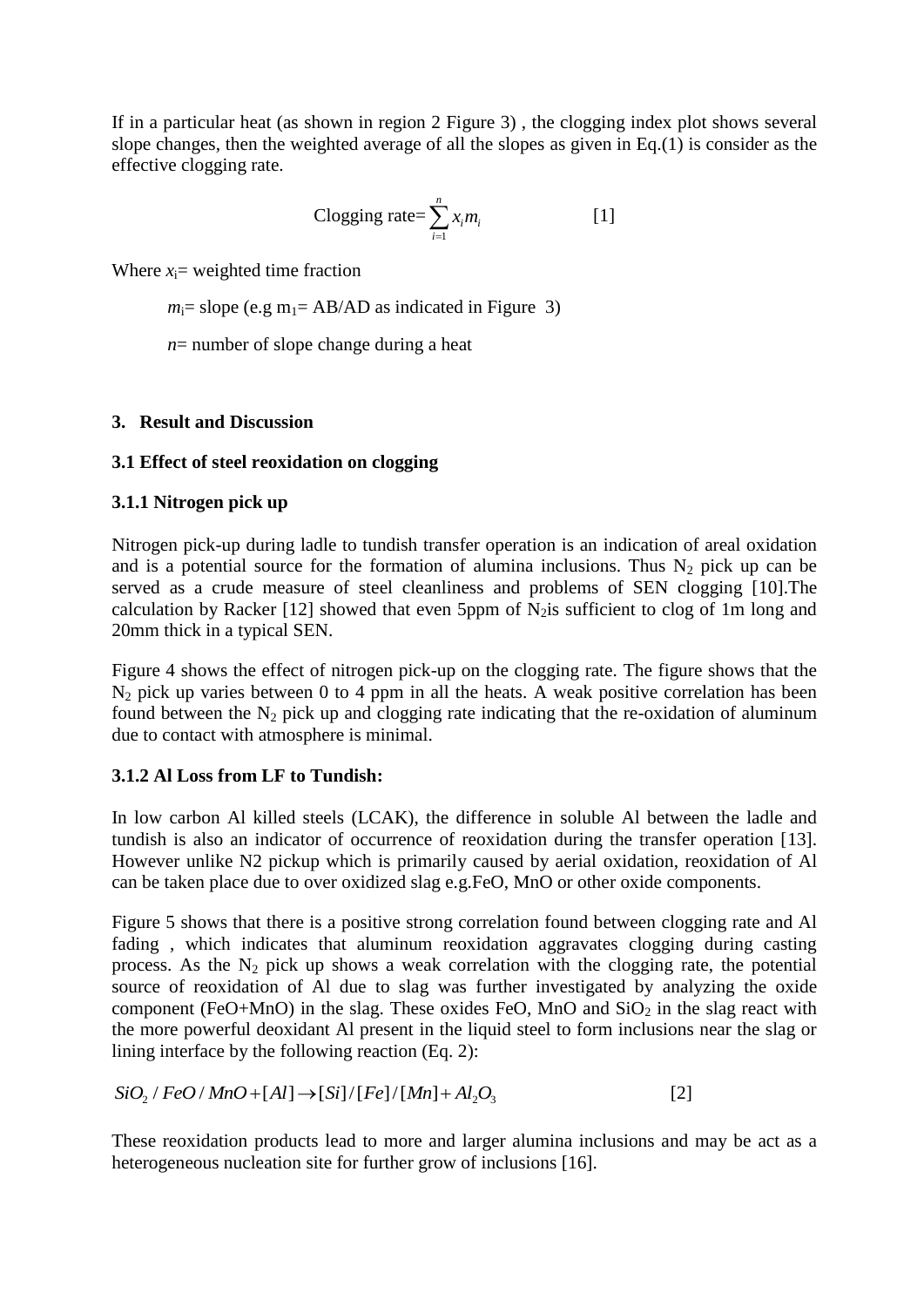The Figure 6 shows that the effect of FeO+ MnO in the slag has been found to have strong correlation with the clogging rate. Higher oxide component of slag aggravates clogging, which indicates that the reoxidation of Al is primarily due to the high oxygen potential of slag.

## **3.2 Al addition practice in LF:**

Particularly in LCAK steels, a step wise deoxidation practice is flowed to kill the oxygen to a lowest possible extend. In the first step during taping of steel from the vessel Al block is added and in the second step addition in the form of wire and blocks are added in the ladle furnace.

It has been observed that the more cube/block addition has beneficial effect of clogging which is shown in Figure. 7. It may be due to the fact that the Al cube is added at the beginning to reduce the oxide components (slag deoxidation) in the slag. The alumina inclusions, formed at the slag metal interface easily float out and thus reduce the clogging rate. However, the more wire addition leads to higher clogging due to formation of fine alumina inclusions inside the melt which is generally difficult to float out without adequate purging time or vacuum treatment. It is further seen that last stage Al addition at the ladle furnace processing lead to severe clogging (Figure. 8). It may be due to the addition of aluminum at the low saturation level of oxygen in the melt leading to angular, faceted type of inclusion morphology which having weak clustering tendency to float out. The morphology of inclusions deposited in the SEN clog sample is shown in Figure. 14.

Additions of Al in multiple batches were found to be more prone to clogging that the addition of Al in single batch (Figure.9). *Choudhary et al.* [16] found that multiple batch addition of Al leads to faceted alumina clusters, which is difficult to float out due to less clustering tendency. From the morphological examination of clog alumina particles (see Figure. 14) confirms the presence of faceted and plate like morphology which may be responsible for higher clogging tendency.

## **3.3 Total purging duration**

A proper stirring practice in the ladle furnace is necessary to minimize the quantity of deoxidation inclusions [15]. Figure 10 shows the correlation between the clogging rates with the purging duration during the refining in Ladle furnace operation. It has been observed that the heats with higher purging duration is susceptible to less clogging comparing to the heats with less purging time. The studies by various researchers [15,16,17] shows that after alloying addition, vigorous stirring followed by gently argon bubbling is required for better floatation of alumina inclusions. Thus it is believed that the fine alumina inclusions which form under low super- saturation conditions must need sufficient stirring in the bath to coalescence and sinter together to form larger clusters for easy removal from the bath.

#### **3.4 Superheat**

Depending on the steel grade, the superheat value normally ranges from 20 to 40  $^{\circ}$ C with maximum casting speed to avoid breakouts. The network of clog grows rapidly when it is supported by solidified steel matrix [14] .These clogs generally contain a network of oxide particles which contains steel and forms an initial clog layer inside the inner wall of the tube. As the layer forms and the roughness of the inner wall increases the rate of clogging accelerates [15].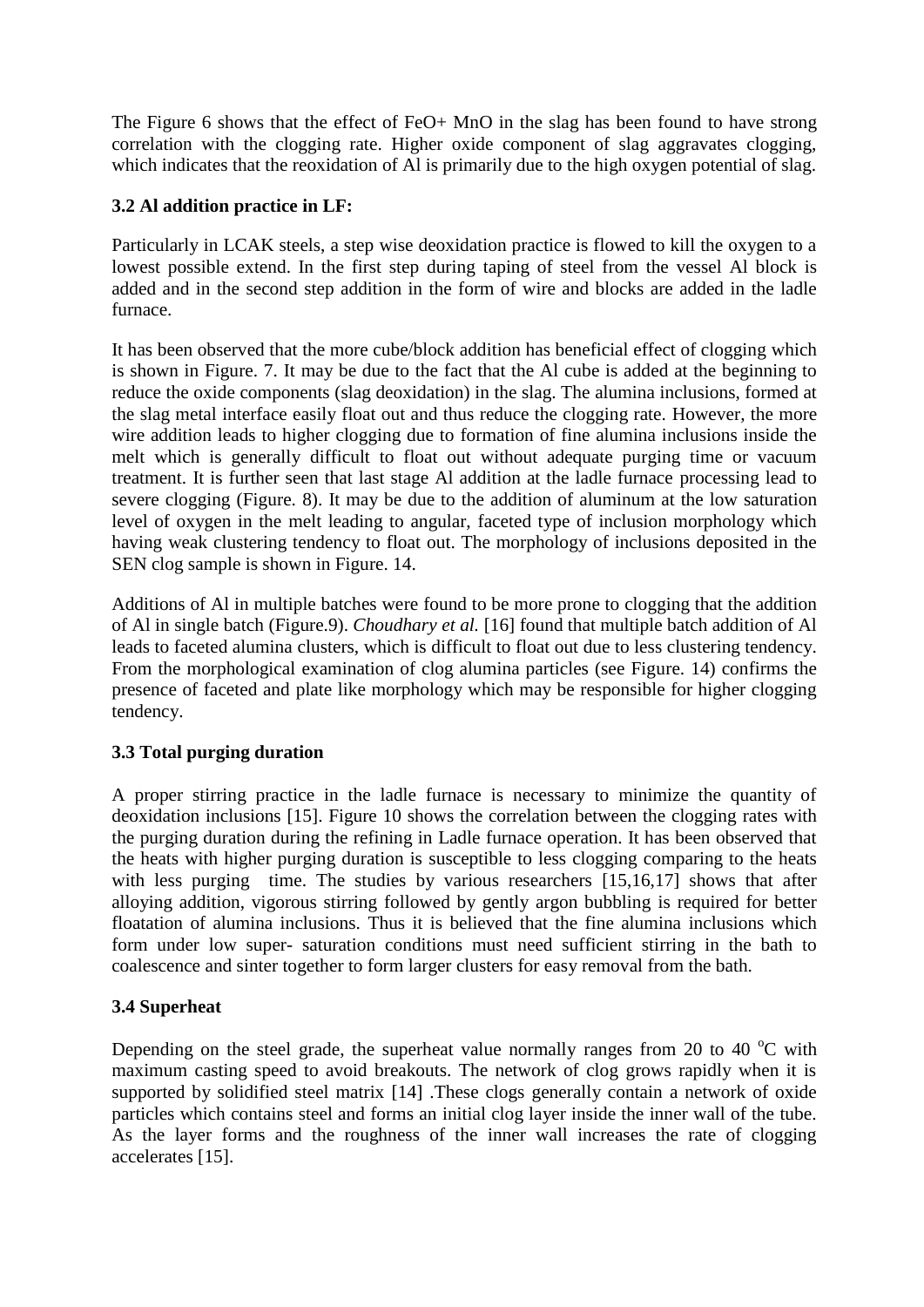Figure 11 shows the correlation between the superheat and clogging rate. In spite of large scatter of data, it is evident that increase in superheat is beneficial to reduce clogging during casting. It is believed that increase in superheat improves the fluidity and hence lead to better alumina floatation.

#### **3.5 Examination of clog morphology**

The control of morphology of alumina during deoxidation to maximize the floatation has been studied by several investigators [16-17]. In the present study, the clog sample was collected from the exit hole of the SEN (Figure. 12). The clog sample was further investigated to examine by SEM at higher magnification for morphological characteristics. Angular, plate like and faceted morphology was observed in the collected clog sample, which is shown in Figure.13.The appearance of this type of inclusion morphology may be due the batch addition of Al in the ladle furnace or/and late addition of Al at low saturation of oxygen in the steel bath [16]. These faceted and plate like alumina inclusion generally have weak clustering tendency hence detrimental to castability of steel. Thus in order to improve the castability, attempt should be made to add aluminum in the ladle furnace in one batch as fast as possible [17].

## **4. Conclusion**

Methodology to quantify the SEN clogging in a real-time basis, during casting operation has been developed. Further the influence of upstream process parameters on the clogging behavior was investigated. In addition to that, the morphology of clog material was studied to find the effect of addition pattern in LF and its influence on the inclusion morphology. The results of this work lead to the following conclusions:

- 1. A methodology for calculation of clogging index have been developed and its being installed in the casting shop to precise monitor of clogging during casting process. In addition to that the clogging rate per heat, an indicator of steel cleanliness was calculated to assess the casting behavior during casting.
- 2. Good correlation was found between the clogging rate and the LF process parameters. The increase of Al loss between ladle and tundish transfer operation, more oxidizing slag, addition more Al wire during the end of ladle furnace operation were found to increase the clogging rate. However addition of Al blocks, more purging time and addition of aluminums in single batch minimizes the clogging during continuous casting of steel.
- 3. Control of oxide component in slag, addition of Al at the beginning decrease the clogging rate.
- 4. The formation of faceted and plate like morphology of alumina in the clog is due to batch addition of aluminum and this practice should be avoided for better inclusion floatation.

#### **Acknowledgements**

The authors would like to acknowledge the support from the management of Tata Steel to carry out this work and publish the same. The authors would also like to thank Mr P. P. Sahoo, Principal Researcher, and Tata Steel for his support and help in editing the document.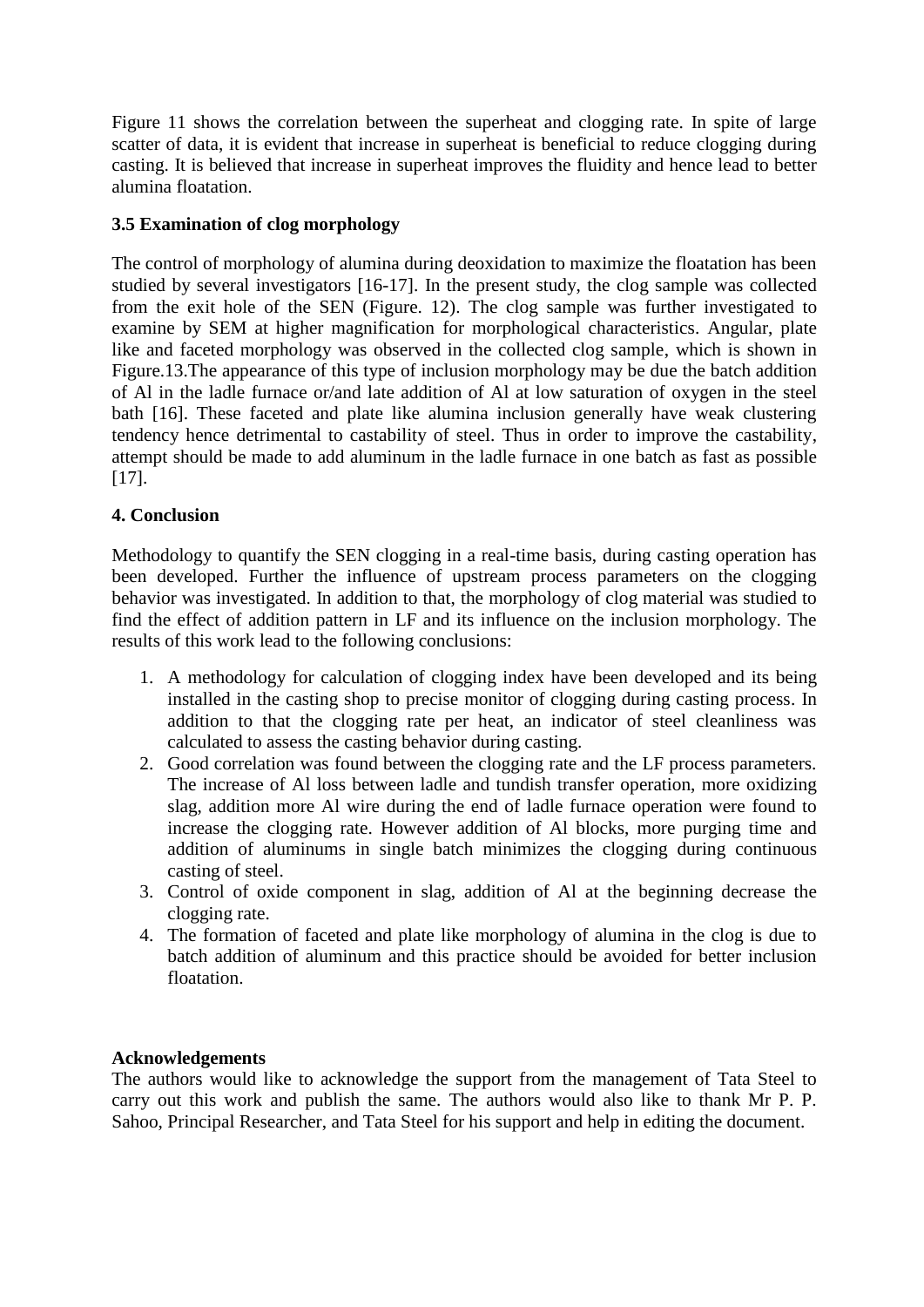#### **References:**

- 1. Y. Hara et al., "Development of production method of steel reoxidation to produce clean steel", Steelmaking Conf. Proc., Vol. 75, 1992, pp. 513-519.
- 2. A. W. Cramb and M. Byrne, " Chemical interactions in Ladle, Tundish and Mold slags", Steelmaking Conf. Proc., Vol. 69, 1986, pp.719-735.
- 3. B. Harcsik et al. "Examination of nozzle clogging in continuous casting", Revue de Metallurgie 109, 177-186 (2012).
- 4. C. Bonilla, Iron Steelmaker, 22 (1995) 11, 41-45
- 5. K. Sasai and Y. Mizukami, ISIJ Int., 36 (1996) 1, 45-51.
- 6. L. Ferro, J. Petroni, D. Dalmaso, J. Madias and C. Cicutti, Iron Steelmaker, 23 (1996) 11, 45-48
- 7. D. Bolger, Stopper rod and submerged nozzle design and operation in continuous casting", Steelmaking Conference Proceeding, 1994, p. 531-537
- 8. Girase, N.U., S. Basu, and S.K. Choudhary, Development of indices for quantification of nozzle clogging during continuous slab casting. Ironmaking and Steelmaking, 2007. 34(6): p. 506-512
- 9. B. K. Rout et. al. Development and application of nozzle clogging index to improve the castabilty in continuous slab casting, ARCS conference 13.
- 10. Inclusions in continuous casting of steell. Zhang & BG Thomas: XXIV National Steelmaking Symposium, Morelia, Mich, Mexico, 26-28, Nov.2003, pp. 138-183.
- 11. Y.E. Guozhu, P. Jonsson, T. Lund, Thermodynamics and Kinetics of the modification of Al2O3 Inclusions, ISIJ international,vol 36, supplement, 1996, pp. S105-S108).
- 12. K. Rackers, "Mechanism and Mitigation of Clogging in Continuous Casting Nozzles" (MastersThesis,University of Illinois, 1995.
- 13. F. J. Nahlik and E. C. Knorr: Iron and Steelmaker (ISS Transactions), (1983), 18(8), 35.
- 14. K.G. Rackers and B.G. Thomas, "Clogging in Continuous Casting Nozzles," inSteelmaking Conf. Proc., 78, (ISS, Warrendale, PA, 1995), 723-734.
- 15. S. Dawson, "Tundish Nozzle Blockage During the Continuous Casting of Aluminumkilled Steel," in 73rd, Steelmaking Conference Proc., 73, (ISS, Warrendale, PA, 1990), 15-31.
- 16. S.K. Choudhary et al. Evaluation of Deoxidation practice for optimal inclusion morphology, Tata Search 2006 pp 303-308.
- 17. W.K. Tiekink et al., Al2O3 in steel; Morphology dependent on treatment, 1994, steelmaking conference proceeding -423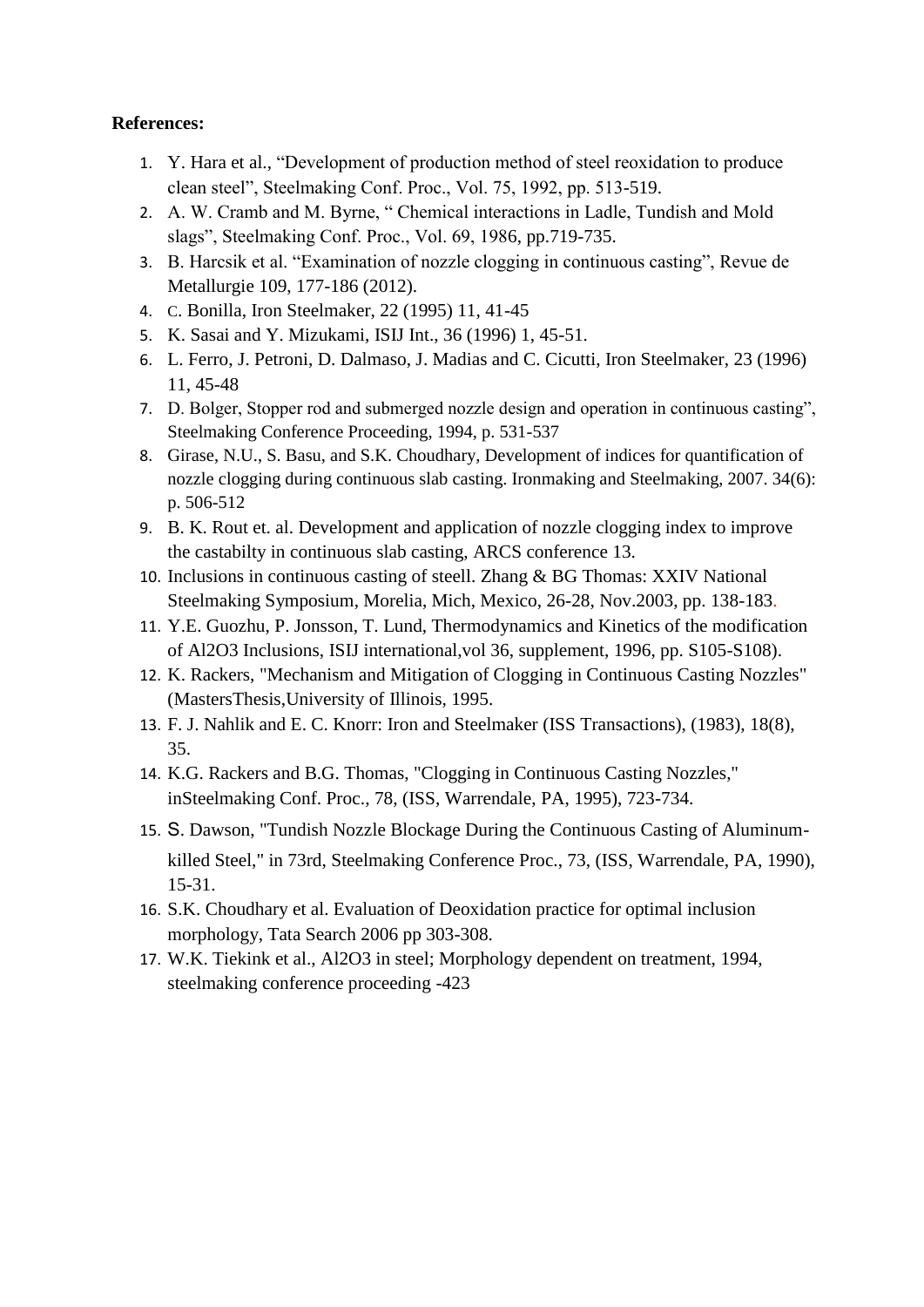

Fig 1: Nozzle clogging index model output from level 2 control system



Figure. 2: Calculation of clogging rate from the clogging monitor graph



Figure. 3: Calculation of clogging rate in the heats where multiple flushing has occurred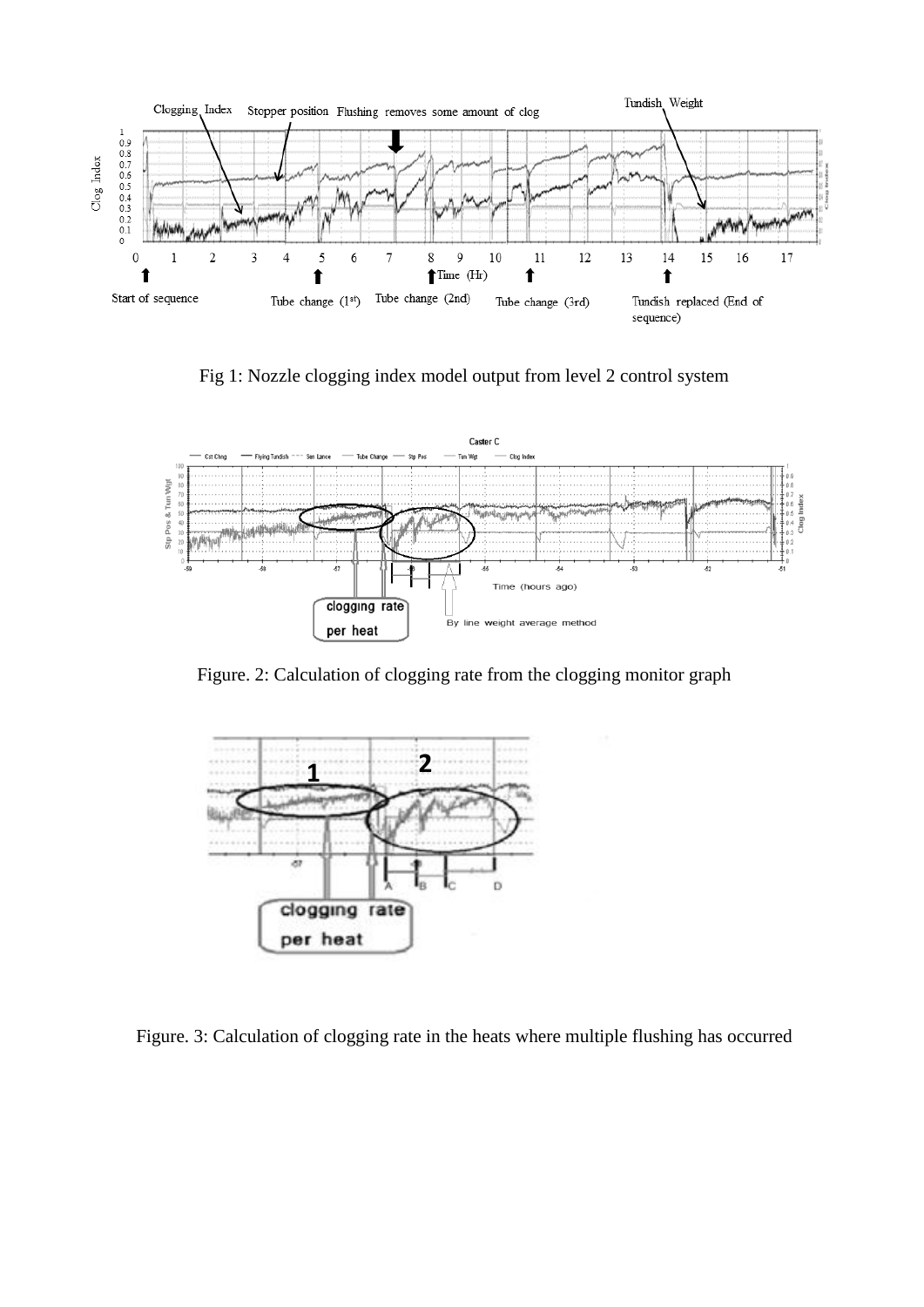

Figure. 4: Effect of  $N_2$  pick up on clogging rate



Figure. 5: Effect of Al fading on clogging rate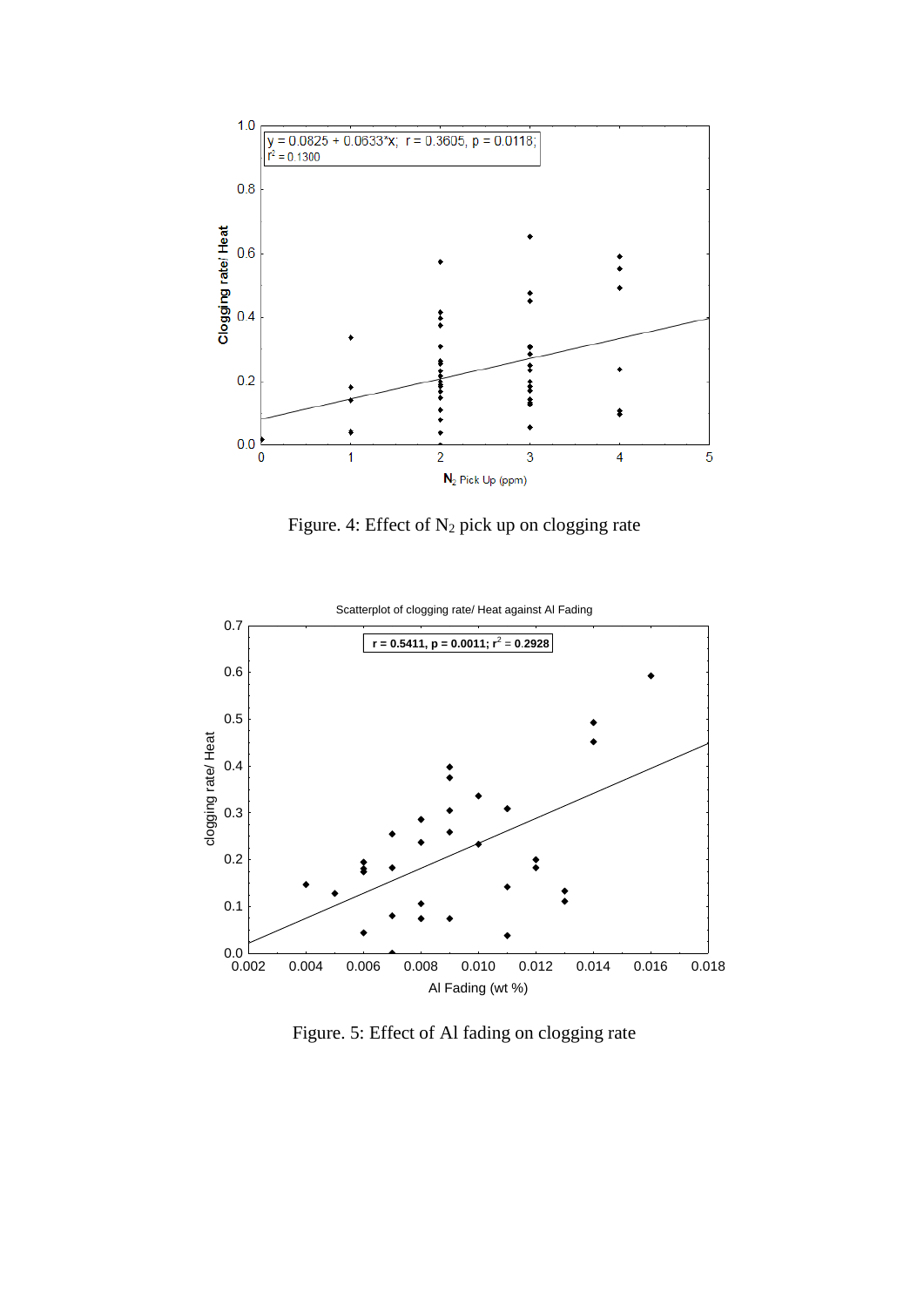

Figure. 6: Effect of oxide component of slag on clogging rate



Figure. 7: Effect of type of Al addition on clogging rate a) Al block/cube addition b) Al wire addition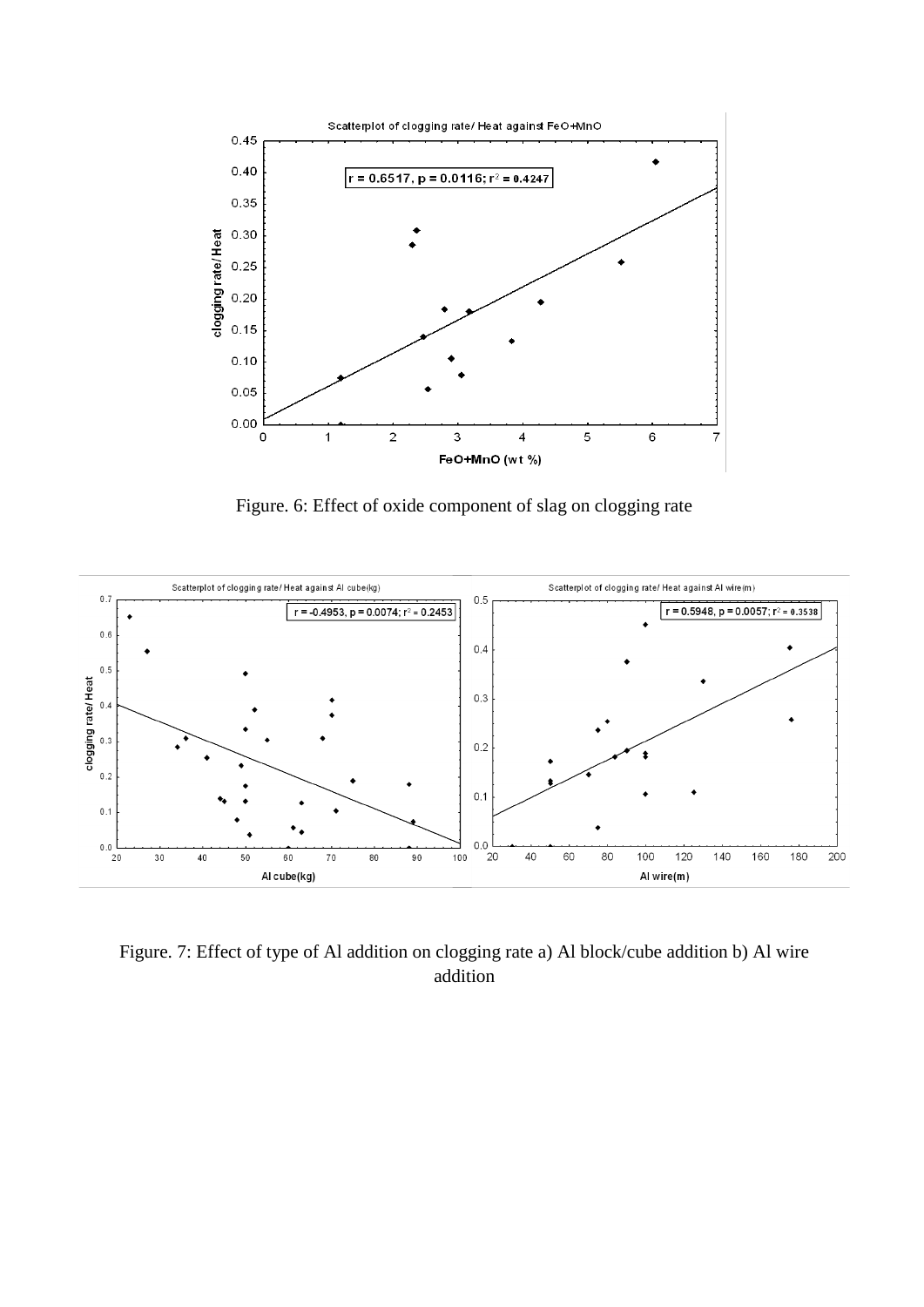

Figure. 8: Effect of the last Al addition on clogging rate



Figure. 9: Effect of batch addition of Al in Ladle furnace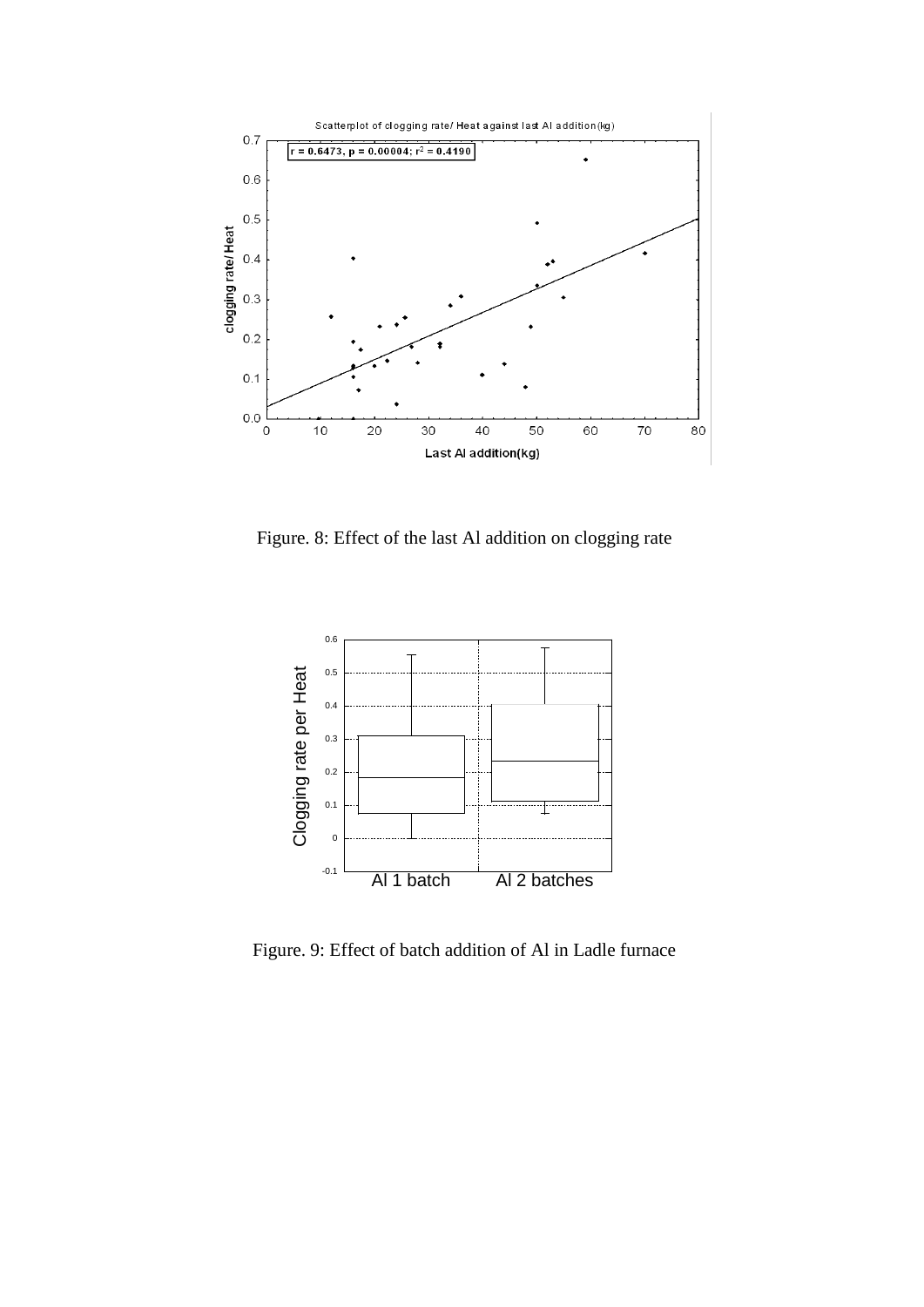

Figure.10: Effect of purging duration on clogging rate



Figure. 11: Effect of superheat on clogging rate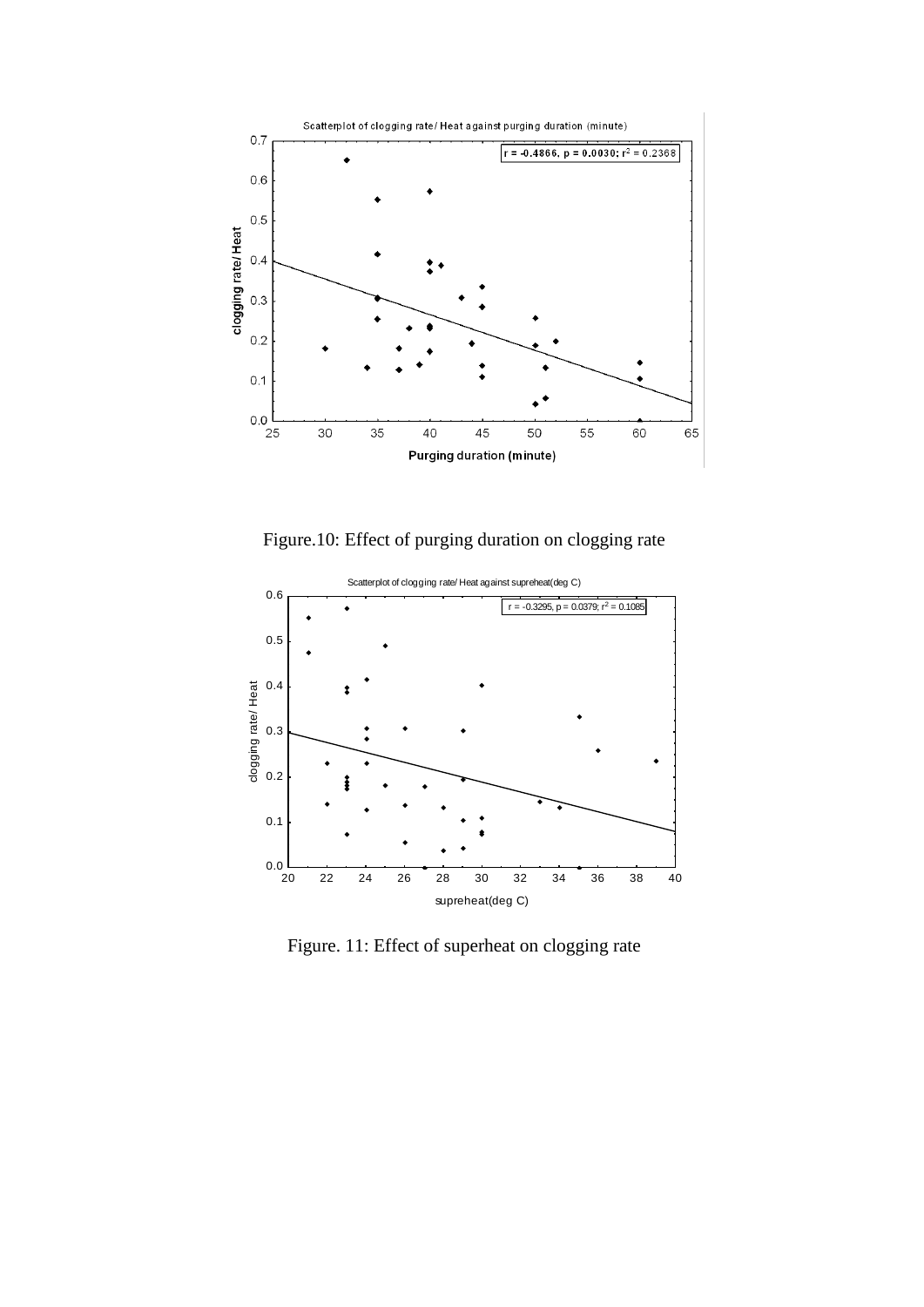

Figure. 12: Cross section of clogged SEN, where samples were taken for analysis



Figure. 13: Alumina inclusion morphologies (a) plate like and faceted inclusions (b) plate like clusters